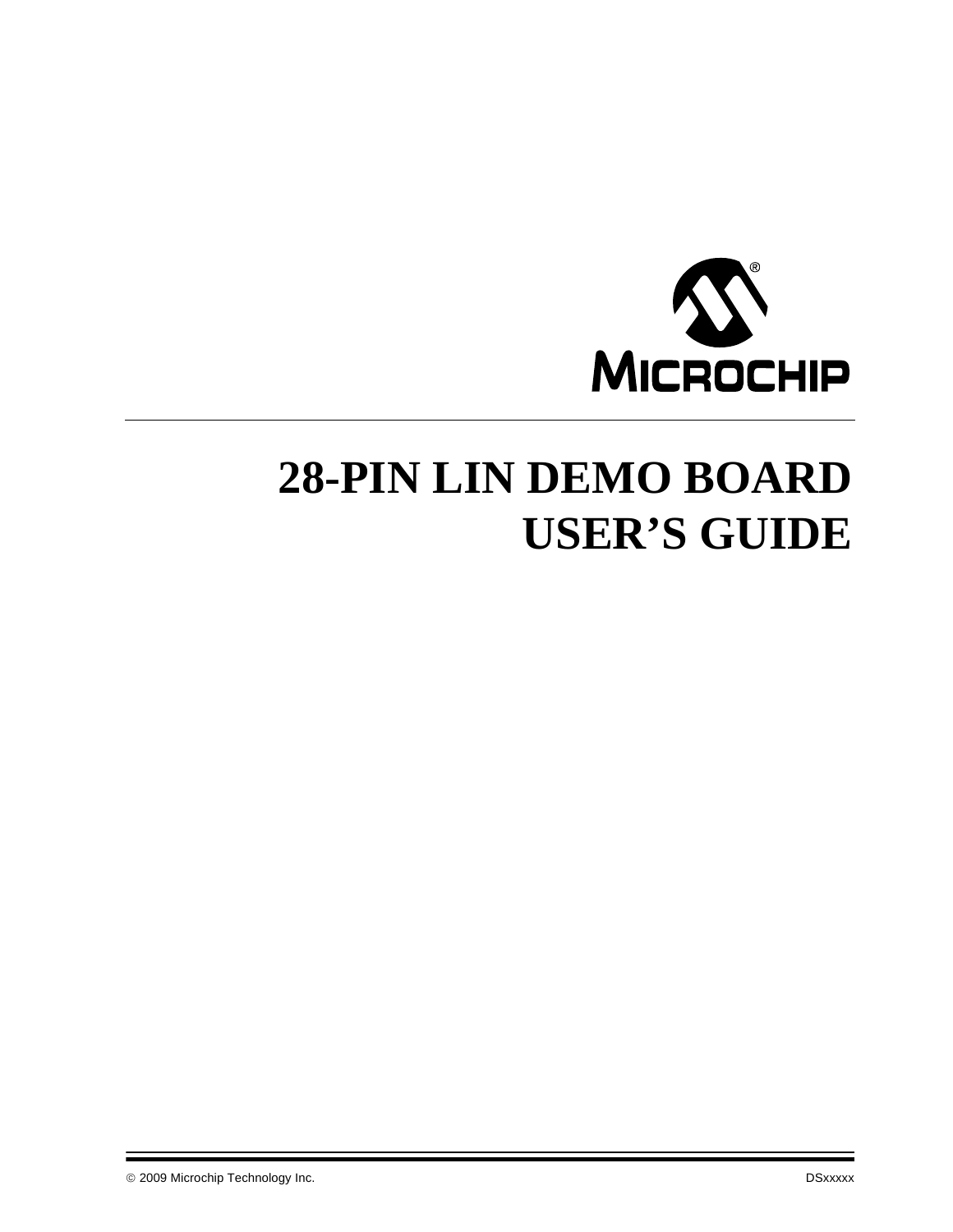#### **Note the following details of the code protection feature on Microchip devices:**

- Microchip products meet the specification contained in their particular Microchip Data Sheet.
- Microchip believes that its family of products is one of the most secure families of its kind on the market today, when used in the intended manner and under normal conditions.
- There are dishonest and possibly illegal methods used to breach the code protection feature. All of these methods, to our knowledge, require using the Microchip products in a manner outside the operating specifications contained in Microchip's Data Sheets. Most likely, the person doing so is engaged in theft of intellectual property.
- Microchip is willing to work with the customer who is concerned about the integrity of their code.
- Neither Microchip nor any other semiconductor manufacturer can guarantee the security of their code. Code protection does not mean that we are guaranteeing the product as "unbreakable."

Code protection is constantly evolving. We at Microchip are committed to continuously improving the code protection features of our products. Attempts to break Microchip's code protection feature may be a violation of the Digital Millennium Copyright Act. If such acts allow unauthorized access to your software or other copyrighted work, you may have a right to sue for relief under that Act.

Information contained in this publication regarding device applications and the like is provided only for your convenience and may be superseded by updates. It is your responsibility to ensure that your application meets with your specifications. MICROCHIP MAKES NO REPRESENTATIONS OR WARRANTIES OF ANY KIND WHETHER EXPRESS OR IMPLIED, WRITTEN OR ORAL, STATUTORY OR OTHERWISE, RELATED TO THE INFORMATION, INCLUDING BUT NOT LIMITED TO ITS CONDITION, QUALITY, PERFORMANCE, MERCHANTABILITY OR FITNESS FOR PURPOSE**.** Microchip disclaims all liability arising from this information and its use. Use of Microchip devices in life support and/or safety applications is entirely at the buyer's risk, and the buyer agrees to defend, indemnify and hold harmless Microchip from any and all damages, claims, suits, or expenses resulting from such use. No licenses are conveyed, implicitly or otherwise, under any Microchip intellectual property rights.

# **QUALITY MANAGEMENT SYSTEM CERTIFIED BY DNV**  $=$  ISO/TS 16949:2002  $=$

#### **Trademarks**

The Microchip name and logo, the Microchip logo, Accuron, dsPIC, KEELOQ, microID, MPLAB, PIC, PICmicro, PICSTART, PRO MATE, PowerSmart, rfPIC and SmartShunt are registered trademarks of Microchip Technology Incorporated in the U.S.A. and other countries.

AmpLab, FilterLab, Migratable Memory, MXDEV, MXLAB, SEEVAL, SmartSensor and The Embedded Control Solutions Company are registered trademarks of Microchip Technology Incorporated in the U.S.A.

Analog-for-the-Digital Age, Application Maestro, CodeGuard, dsPICDEM, dsPICDEM.net, dsPICworks, ECAN, ECONOMONITOR, FanSense, FlexROM, fuzzyLAB, In-Circuit Serial Programming, ICSP, ICEPIC, Linear Active Thermistor, Mindi, MiWi, MPASM, MPLIB, MPLINK, PICkit, PICDEM, PICDEM.net, PICLAB, PICtail, PowerCal, PowerInfo, PowerMate, PowerTool, REAL ICE, rfLAB, rfPICDEM, Select Mode, Smart Serial, SmartTel, Total Endurance, UNI/O, WiperLock and ZENA are trademarks of Microchip Technology Incorporated in the U.S.A. and other countries.

SQTP is a service mark of Microchip Technology Incorporated in the U.S.A.

All other trademarks mentioned herein are property of their respective companies.

© 2009, Microchip Technology Incorporated, Printed in the U.S.A., All Rights Reserved.

Printed on recycled paper.

*Microchip received ISO/TS-16949:2002 certification for its worldwide headquarters, design and wafer fabrication facilities in Chandler and Tempe, Arizona, Gresham, Oregon and Mountain View, California. The Company's quality system processes and procedures are for its PIC® 8-bit MCUs, KEELOQ® code hopping devices, Serial EEPROMs, microperipherals, nonvolatile memory and analog products. In addition, Microchip's quality system for the design and manufacture of development systems is ISO 9001:2000 certified.*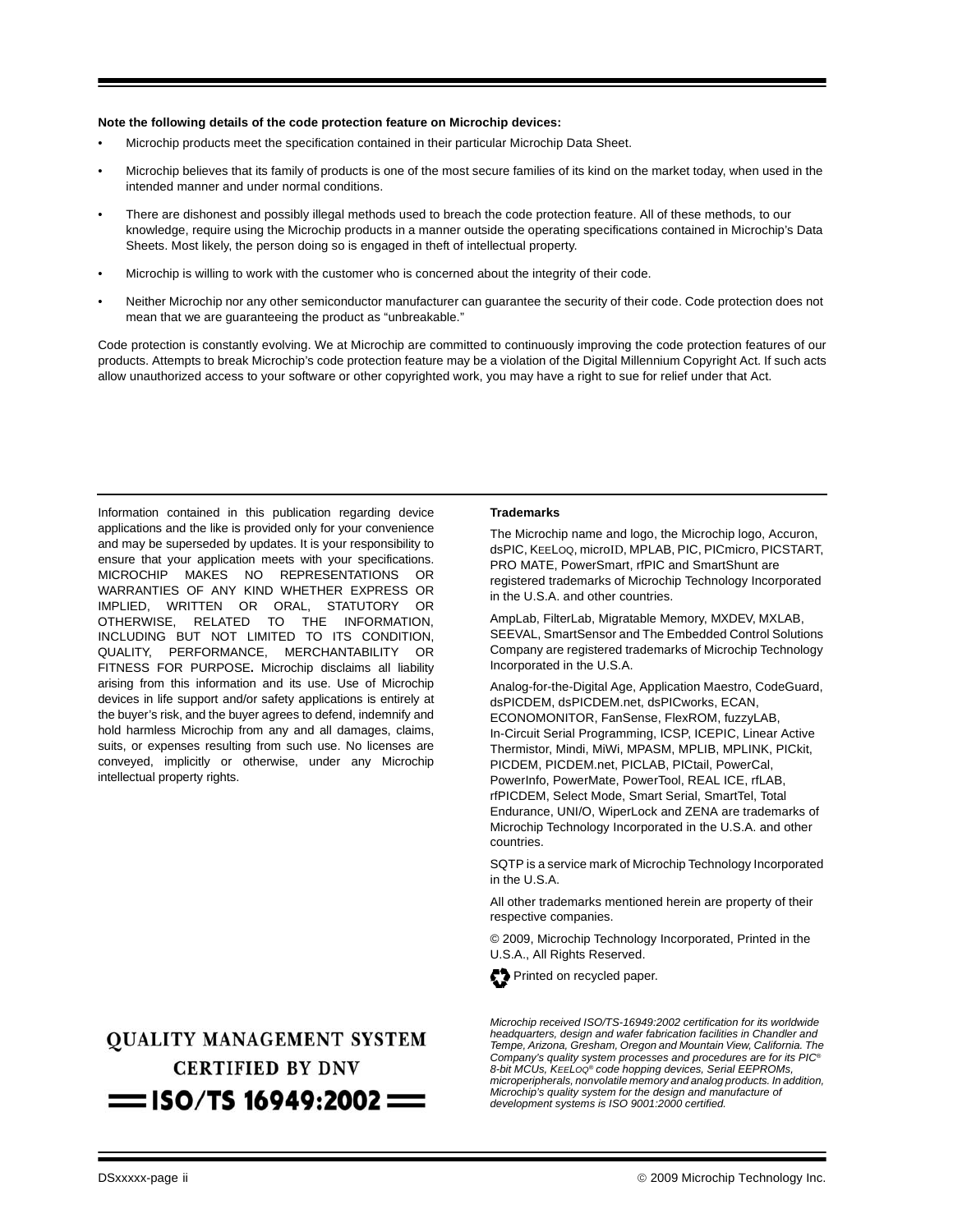

# **Table of Contents**

| <b>Chapter 1. 28-Pin LIN Demo Board Overview</b> |  |
|--------------------------------------------------|--|
|                                                  |  |
|                                                  |  |
|                                                  |  |
|                                                  |  |
|                                                  |  |
| <b>Appendix A. Hardware Schematics</b>           |  |
|                                                  |  |
|                                                  |  |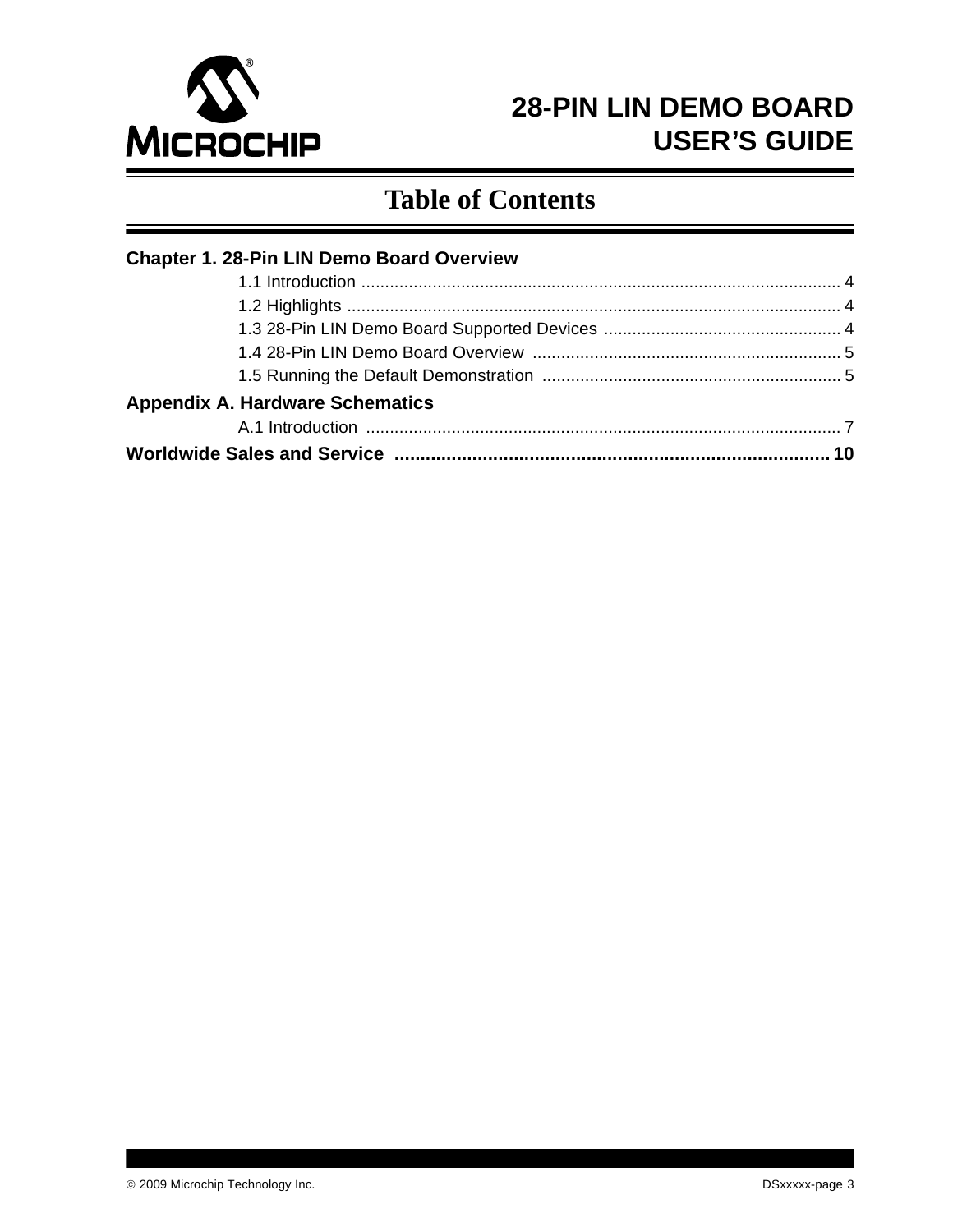

# **Chapter 1. 28-Pin LIN Demo Board Overview**

### <span id="page-3-1"></span><span id="page-3-0"></span>**1.1 INTRODUCTION**

The 28-Pin LIN Demo Board is a small and simple demonstration PCB for Microchip's 28-pin Dual Inline Package (DIP)  $PIC^{\circledR}$  Microcontroller Units (MCU). It is populated with a PIC16F886 MCU, a MCP2021 LIN Transceiver with voltage regulator, four LEDs, 2 push buttons and a potentiometer. The demo board has several test points to access the I/O pins of the MCU and a generous prototyping area. The MCU can be programmed with the PICkit™ 2 Microcontroller Programmer or the MPLAB<sup>®</sup> ICD 2 using the RJ-11 to 6-pin inline adapter (AC164110).

### <span id="page-3-2"></span>**1.2 HIGHLIGHTS**

This chapter discusses:

- 28-Pin LIN Demo Board Supported Devices
- The 28-Pin LIN Demo Board Overview
- Running the Default Demonstration

### <span id="page-3-3"></span>**1.3 28-PIN LIN DEMO BOARD SUPPORTED DEVICES**

The 28-Pin LIN Demo Board can be used with virtually any 28-pin Dual Inline Package (DIP) PIC MCU. The assembled 28-Pin LIN Demo Board is populated with a PIC16F886-I/P microcontroller.

Additional 28-Pin LIN Demo Boards can be ordered from Microchip Technology and distributors. Part number, DM164120-3, comes with one assembled and two blank 28-Pin LIN Demo Boards. The blank demo board can be used for evaluating or prototyping circuits using any of the 28-pin devices listed below.

| PIC16F916<br>PIC <sub>16</sub> CR <sub>76</sub><br>PIC18F2520<br><b>PIC16C63A</b><br>PIC18F2515<br>PIC16C745<br>PIC18F2523<br>PIC16C773<br>PIC18F2220<br>PIC18F2525<br>PIC18F2221<br>PIC18F2550<br>PIC16F737<br>PIC18F2320<br>PIC18F2580<br>PIC16F767<br>PIC18F2321<br>PIC18F2585<br>PIC16F870<br>PIC18F2331<br>PIC18F2610<br>PIC16F872<br>PIC18F2620<br>PIC18F2410<br>PIC16F873A<br>PIC18F2420<br>PIC18F2680<br>PIC16F876A<br>PIC18F2423<br>PIC18F2682<br>PIC16F882<br>PIC18F2431<br>PIC18F2685<br>PIC16F883<br>PIC18F2450<br>PIC18F24J10<br>PIC16F886<br>PIC18F25J10<br>PIC18F2455<br>PIC18F2480 | <b>PIC16CR63</b> | PIC16F913 | PIC18F2510 |
|----------------------------------------------------------------------------------------------------------------------------------------------------------------------------------------------------------------------------------------------------------------------------------------------------------------------------------------------------------------------------------------------------------------------------------------------------------------------------------------------------------------------------------------------------------------------------------------------------|------------------|-----------|------------|
|                                                                                                                                                                                                                                                                                                                                                                                                                                                                                                                                                                                                    |                  |           |            |
|                                                                                                                                                                                                                                                                                                                                                                                                                                                                                                                                                                                                    |                  |           |            |
|                                                                                                                                                                                                                                                                                                                                                                                                                                                                                                                                                                                                    |                  |           |            |
|                                                                                                                                                                                                                                                                                                                                                                                                                                                                                                                                                                                                    |                  |           |            |
|                                                                                                                                                                                                                                                                                                                                                                                                                                                                                                                                                                                                    |                  |           |            |
|                                                                                                                                                                                                                                                                                                                                                                                                                                                                                                                                                                                                    |                  |           |            |
|                                                                                                                                                                                                                                                                                                                                                                                                                                                                                                                                                                                                    |                  |           |            |
|                                                                                                                                                                                                                                                                                                                                                                                                                                                                                                                                                                                                    |                  |           |            |
|                                                                                                                                                                                                                                                                                                                                                                                                                                                                                                                                                                                                    |                  |           |            |
|                                                                                                                                                                                                                                                                                                                                                                                                                                                                                                                                                                                                    |                  |           |            |
|                                                                                                                                                                                                                                                                                                                                                                                                                                                                                                                                                                                                    |                  |           |            |
|                                                                                                                                                                                                                                                                                                                                                                                                                                                                                                                                                                                                    |                  |           |            |
|                                                                                                                                                                                                                                                                                                                                                                                                                                                                                                                                                                                                    |                  |           |            |
|                                                                                                                                                                                                                                                                                                                                                                                                                                                                                                                                                                                                    |                  |           |            |
|                                                                                                                                                                                                                                                                                                                                                                                                                                                                                                                                                                                                    |                  |           |            |

 $\mathbf I$ 

Ι  $\blacksquare$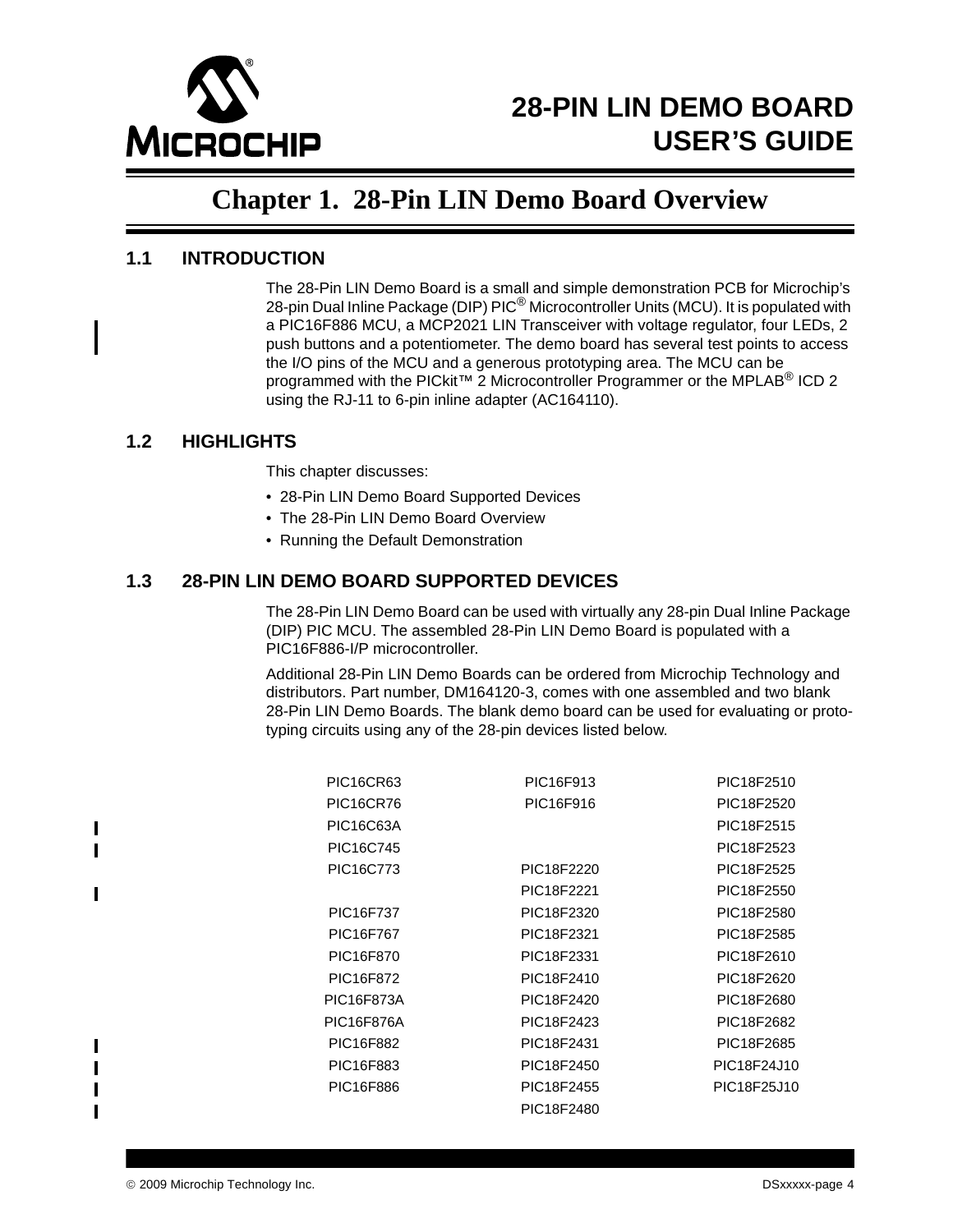### <span id="page-4-0"></span>**1.4 28-PIN LIN DEMO BOARD OVERVIEW**

The 28-Pin LIN Demo Board is populated with a PIC16F886 MCU (U1), a MCP2021 LIN Transceiver with Voltage Regulator (U2), four LEDs (DS1-DS4), Two push buttons (SW1 and SW2), 32 KHz crystal (X2) and potentiometer (RP1). The board layout is shown in [Figure 1-1](#page-4-2). The demo board has several test points to access the I/O pins of the MCU and a generous prototyping area. The MCU can be programmed with the PICkit™ 2 Microcontroller Programmer from header P1.

<span id="page-4-2"></span>

### <span id="page-4-1"></span>**1.5 RUNNING THE DEFAULT DEMONSTRATION**

The assembled 28-Pin LIN Demo Board comes preprogrammed with a demonstration program. To use this program, power the demo board (9.0-18.0 VDC) using a LIN Network Analyzer and/or a bench power supply connected to header P3 or P4. To use the PICkit™ 2 Microcontroller Programmer, connect it to a PC USB port using the USB cable. The demo board will blink the LEDs in the Reset pattern. The Reset pattern consists of three different LED blink patterns. First, the LEDs will "ping pong" (LED1, 2, 3 and 4, then LED 4, 3, 2 and 1). Second, the LEDs will blink on and off in unison. Third, the LEDs will perform the ADC display where values 0x0A, 0x0D and 0x0C display in sequence followed by the Most Significant 4 bits of the ADC result measuring channel 1, which is the on-board potentiometer. After this sequence, the EAUSART is initialized for LIN communcation.

Sending an ID of 0x2F will request a four-byte data response as follows:

Data byte  $1 = ADC$  result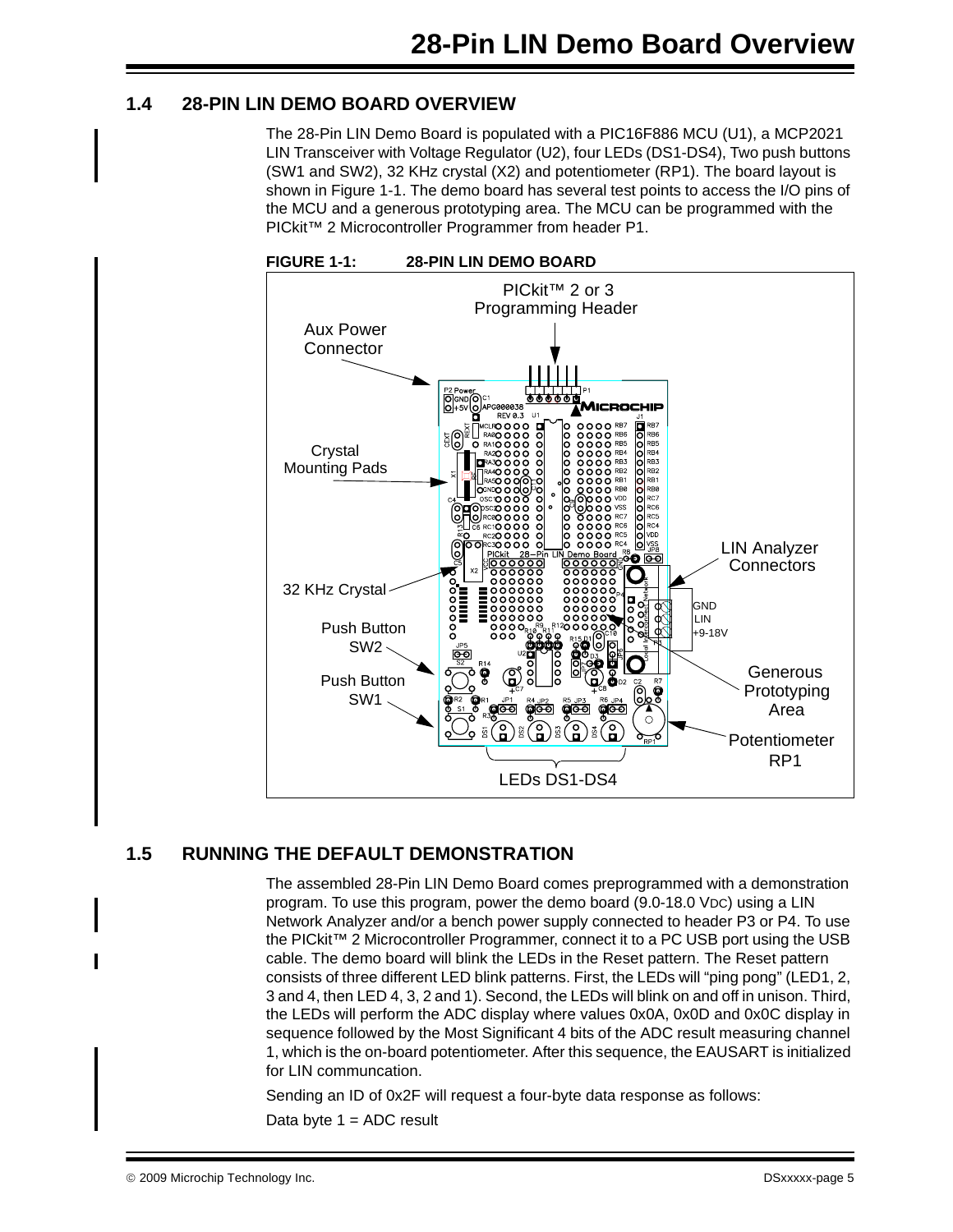Data byte  $2 = (bit 5 = SW1, bit 4 = SW2, bit 3:0 LEDS)$ Data byte  $3 = 0$  (not used) Data byte  $4 = 0$  (not used)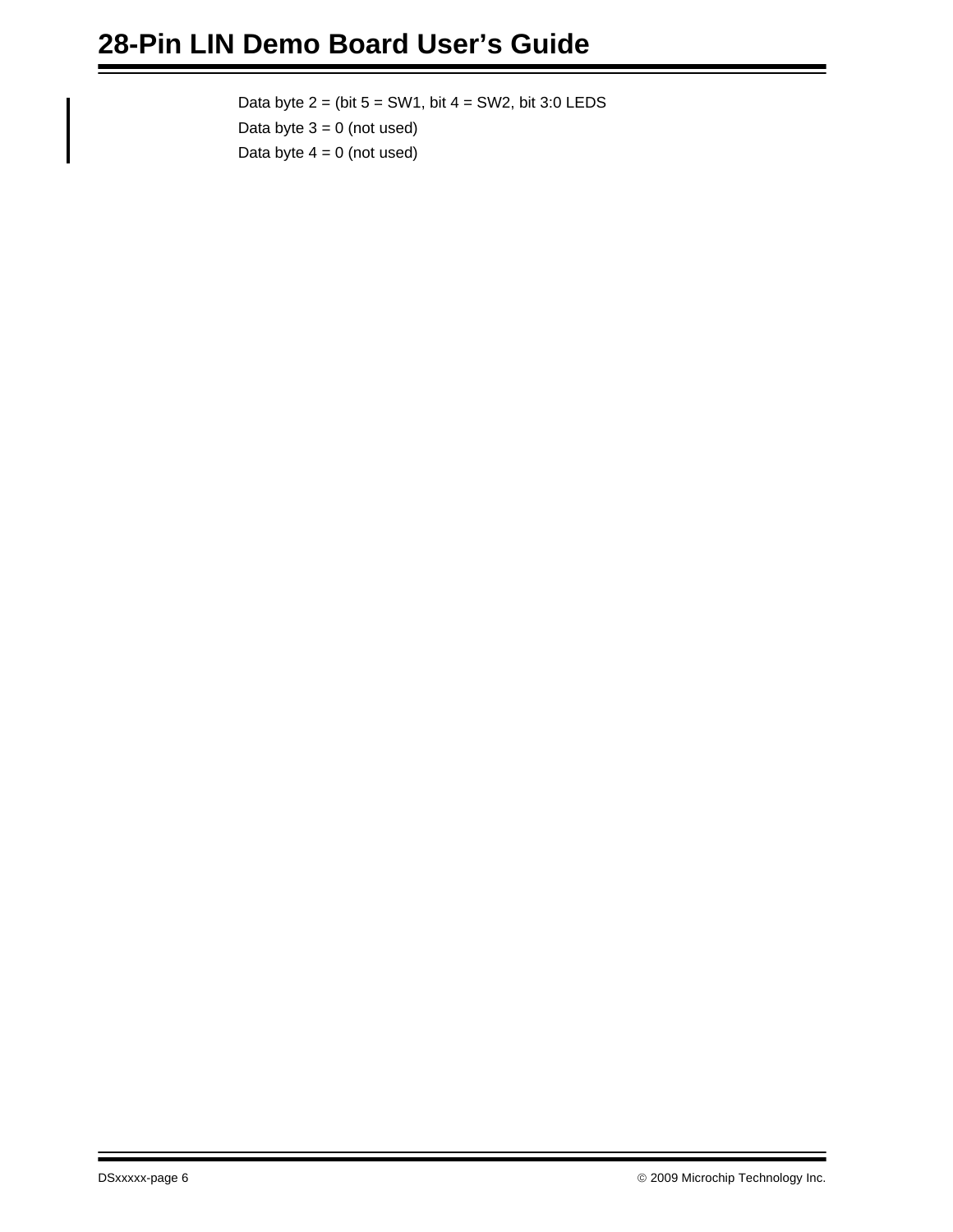

# **Appendix A. Hardware Schematics**

### <span id="page-6-0"></span>**A.1 INTRODUCTION**

This appendix contains the 28-Pin LIN Demo Board schematic and Bill of Materials.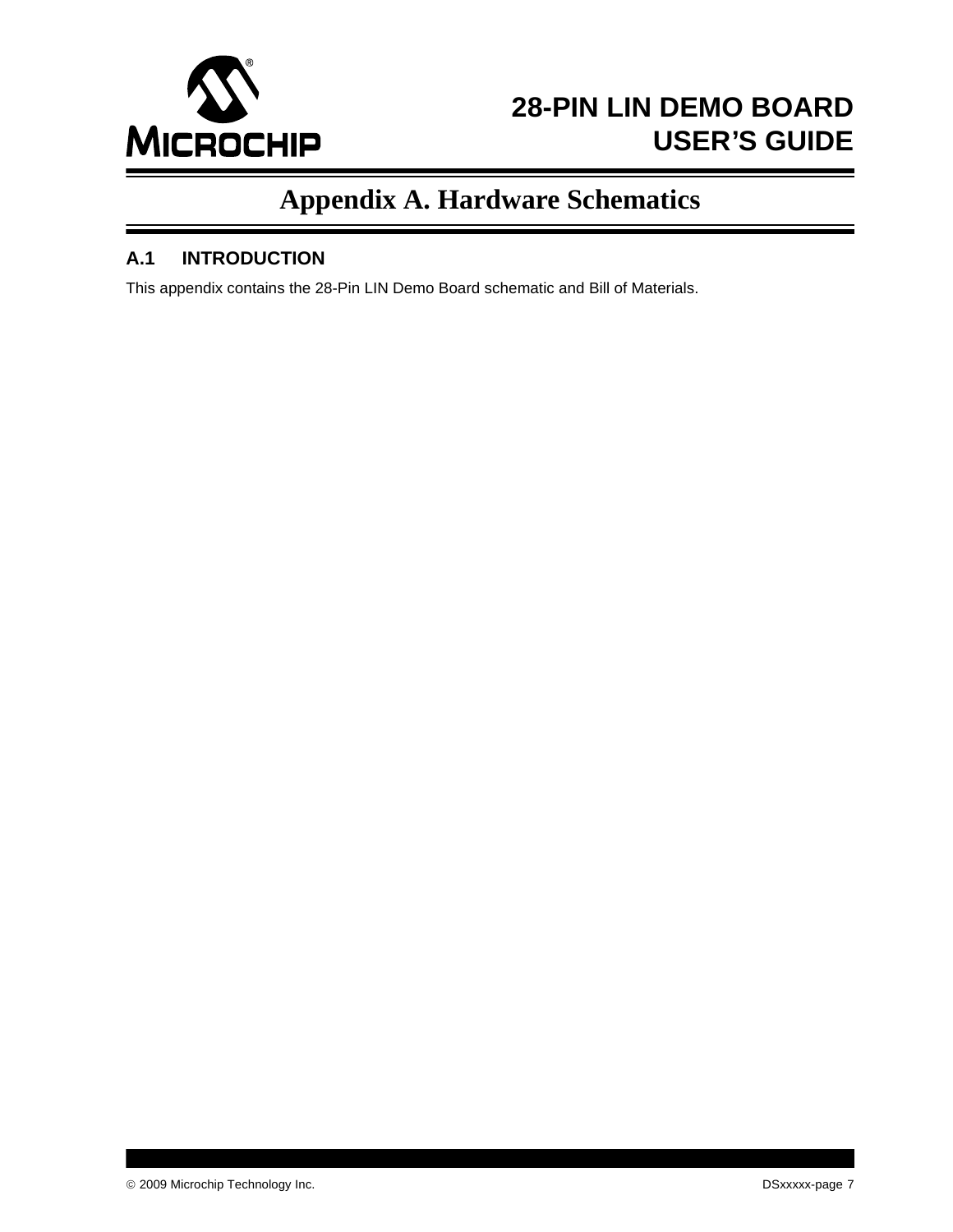# **28-Pin LIN Demo Board User's Guide**

### **A.1.1 Schematic Diagram**

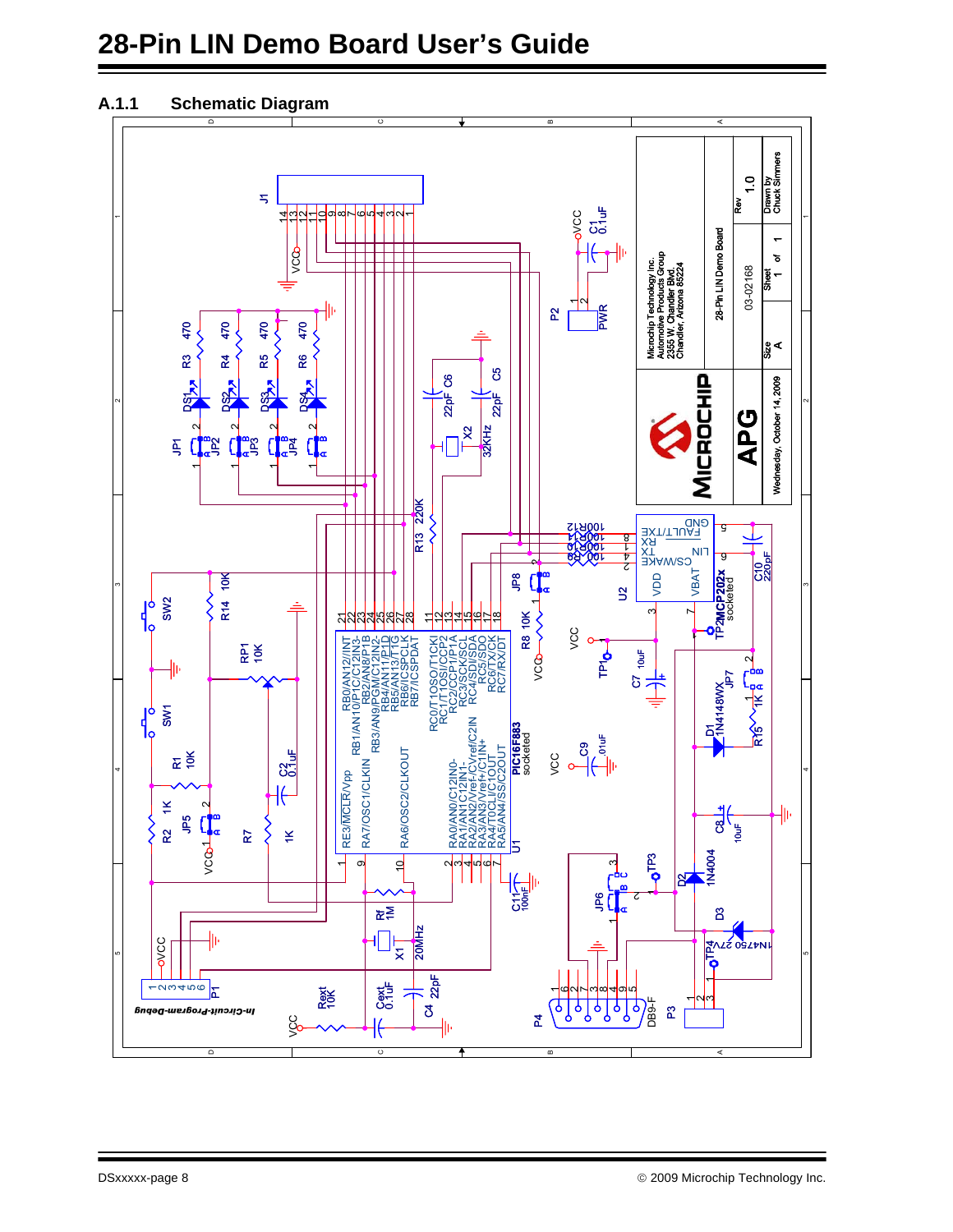### **A.1.2 Bill of Materials**

| <b>Bill of Materials</b>        |                |                                                               |  |  |
|---------------------------------|----------------|---------------------------------------------------------------|--|--|
| <b>Designation</b>              | Qty            | <b>Description</b>                                            |  |  |
| C1, C2                          | 2              | Capacitor, Ceramic, 0.1 µF, 5%, X7R                           |  |  |
| C5, C6                          | $\overline{2}$ | Capacitor, Ceramic, 22 pF, 50V, C0G                           |  |  |
| C7, C8                          | 2              | Capacitor, Tantalum, 10µF, 5%, 35V                            |  |  |
| C <sub>9</sub>                  | $\mathbf{1}$   | Capacitor, Ceramic, 0.01 µF, 5%, X7R                          |  |  |
| C10                             | $\mathbf{1}$   | Capacitor, Ceramic, 220 pF, 50V, C0G                          |  |  |
| <b>R3-R6</b>                    | $\overline{4}$ | Resistor, 470Ω, 5%, 1/8W                                      |  |  |
| R <sub>2</sub> , R <sub>7</sub> | $\overline{2}$ | Resistor, 1 k $\Omega$ , 5%, 1/8W                             |  |  |
| R1, R8, R14, R15                | 4              | Resistor, 10 k $\Omega$ , 5%, 1/8W                            |  |  |
| R9-R12                          | $\overline{2}$ | Resistor 100 $\Omega$ , 5%, 1/8W                              |  |  |
| R <sub>13</sub>                 | 1              | Resistor 220 k $\Omega$ , 5%, 1/8W                            |  |  |
| RP <sub>1</sub>                 | $\mathbf{1}$   | Potentiometer 10 k $\Omega$ , thumbwheel                      |  |  |
| DS1-DS4                         | 4              | LED, T1-3/4, 5mm                                              |  |  |
| D <sub>1</sub>                  | 1              | 1N4750, 27V, Zener diode                                      |  |  |
| D <sub>2</sub>                  | $\mathbf{1}$   | 1N4004, diode                                                 |  |  |
| D <sub>3</sub>                  | $\mathbf{1}$   | 1N4148, diode                                                 |  |  |
| SW <sub>1</sub>                 | 1              | Switch, push button, momentary                                |  |  |
| U1 - Microcontroller            | $\mathbf{1}$   | 28-pin PIC <sup>®</sup> MCU                                   |  |  |
| U2 - LIN Transceiver            | 1              | MCP2021-500E/P                                                |  |  |
| P <sub>1</sub>                  | 1              | Connector, header, right-angle, 6-pin, 0.100" spacing, 0.025" |  |  |
| P <sub>4</sub>                  | $\mathbf{1}$   | D-SUB 9-pin female                                            |  |  |
| JP1:5, JP7:JP8                  | $\overline{7}$ | Connector, header, 2-pin, 0.100" spacing, 0.025" square       |  |  |
| JP <sub>6</sub>                 | 1              | Connector, header, 3-pin, 0.100" spacing, 0.025" square       |  |  |
| <b>Rubber Feet</b>              | 4              | Bumpon square, 0.40 x 0.10, black                             |  |  |
| X2                              | $\mathbf{1}$   | Crystal, tuning fork, cylinder, 12.5 pF                       |  |  |
| J1                              | 1              | Connector, receptacle 1x14-pin                                |  |  |

Ξ